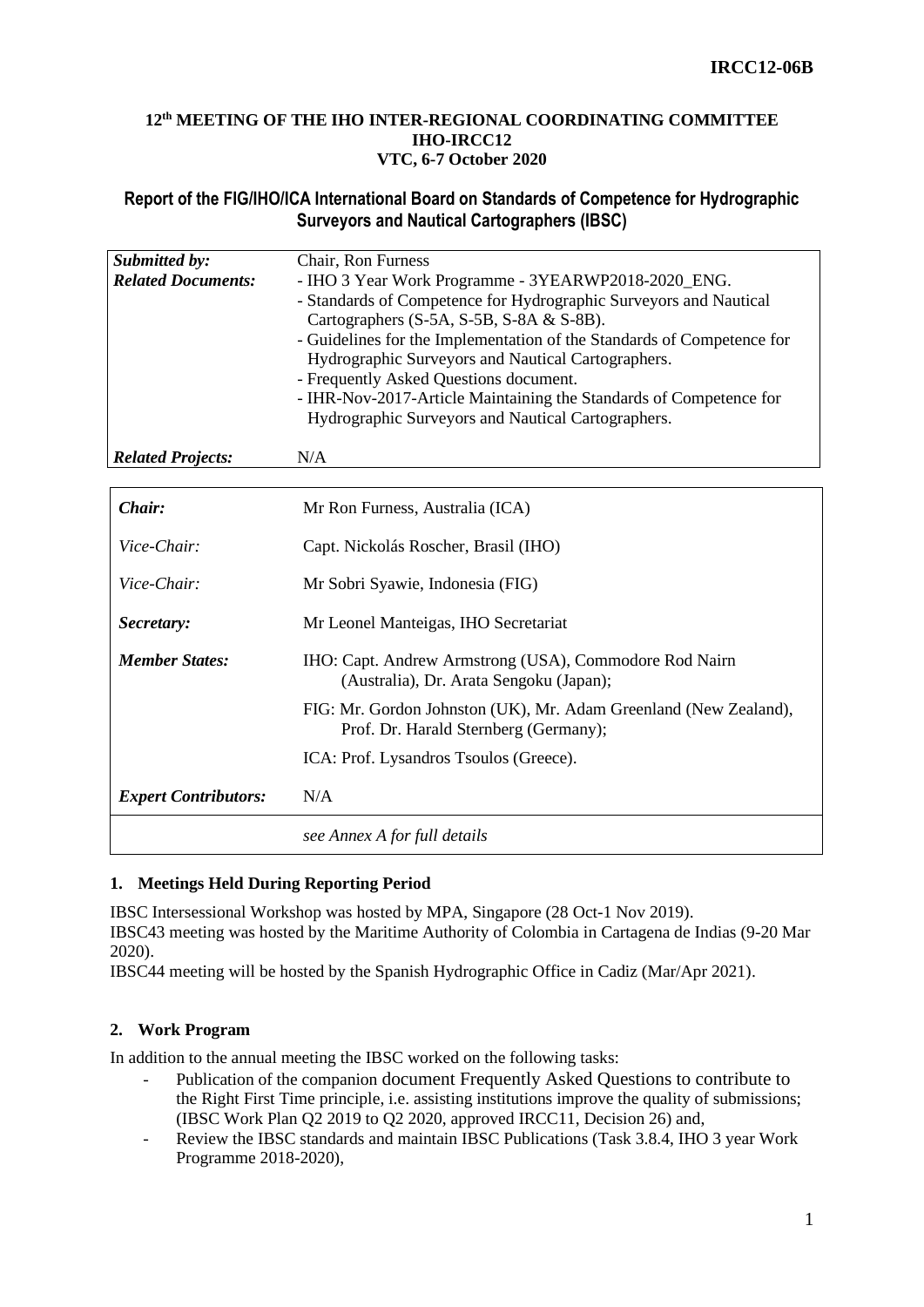- Review of the IBSC42 Conditional Recognition submissions (IBSC Work Plan Q2 2019 to Q2 2020, approved IRCC11, Decision 26),
- Realisation of on-site visits to provide guidance and assistance to institutions to China and Belgium (IBSC Work Plan Q2 2019 to Q2 2020, approved IRCC11, Decision 26),

Following the IBSC Work Plan Q2 2019 to Q2 2020, approved at IRCC11 the following companion to the standards documents were published in 2020, as announced in the IHO CL 29/2020:

- Guidelines for the Implementation of the Standards of Competence for Hydrographic Surveyors and Nautical Cartographers (Ed 2.1.1, March 2020);
- Frequently Asked Questions (FAQ) (Edition 1.0.0, March 2020).

Fifteen (15) submissions were reviewed at the IBSC43 meeting against the standards. The table below provides a summary of submissions reviewed.

| <b>Status</b>   | <b>Standards of Competence</b> |  |  |  |  |
|-----------------|--------------------------------|--|--|--|--|
| Recognized      | $1 \times$ Hydro S-5B          |  |  |  |  |
| Recognized with | $2 \times$ Hydro S-5A          |  |  |  |  |
| Conditions      | 3 x Hydro S-5B                 |  |  |  |  |
| Not recognized  | $4 \times$ Hydro S-5A          |  |  |  |  |
|                 | 3 x Hydro S-5B                 |  |  |  |  |
|                 | 2 x Carto S-8B                 |  |  |  |  |
| Total           |                                |  |  |  |  |

Full details of all 15 programmes are listed in Annex A. Note that only one new programme was submitted for recognition at IBSC43.

At the Singapore workshop and in the IBSC43, the Board reviewed the companion document Guidelines for the Implementation of the Standards of Competence for Hydrographic Surveyors and Nautical Cartographers (Guidelines), prepared the Frequently Asked Questions FAQ's) document to support submitting institutions and considered requests for extensions (listed in Annex A) and other matters related to recognized programmes and schemes. This included, reviewing the annual reports received from institutions holding recognized programmes.

## **3. Progress on IRCC Action Items**

N/A.

## **4. Problems Encountered**

The main problem encountered remains the quality of submissions. The Board and recent submitting organizations have found that a programme submission is a major undertaking, particularly in light of the recent implementation of new S-5A, S-5B, S-8A, and S-8B Standards framework.

This is clear with the number of programmes that are recognized in the first submission which, in the most recent IBSC43 meeting, was none, since the only submission to the Board that was recognized in the table of point 2. had already been submitted to the previous IBSC42 meeting.

This difficulty in submitting programmes that comply with the standards implies an increased work for the institutions, but also for the Board that, for each program, has to carry out, normally, more than one review. IBSC expects that with the new Frequently Asked Questions document this situation will improve. This significant increase in work due to the increase in the number of intermediate reviews and the growing number of submissions means that, under normal conditions, a second annual meeting is justified by itself and essential to wrap up one IBSC meeting and prepare for the next.

#### **5. Any Other Items of Note**

Dr. Keith Miller from Trinidad and Tobago (FIG), resigned from the Board in March 2020.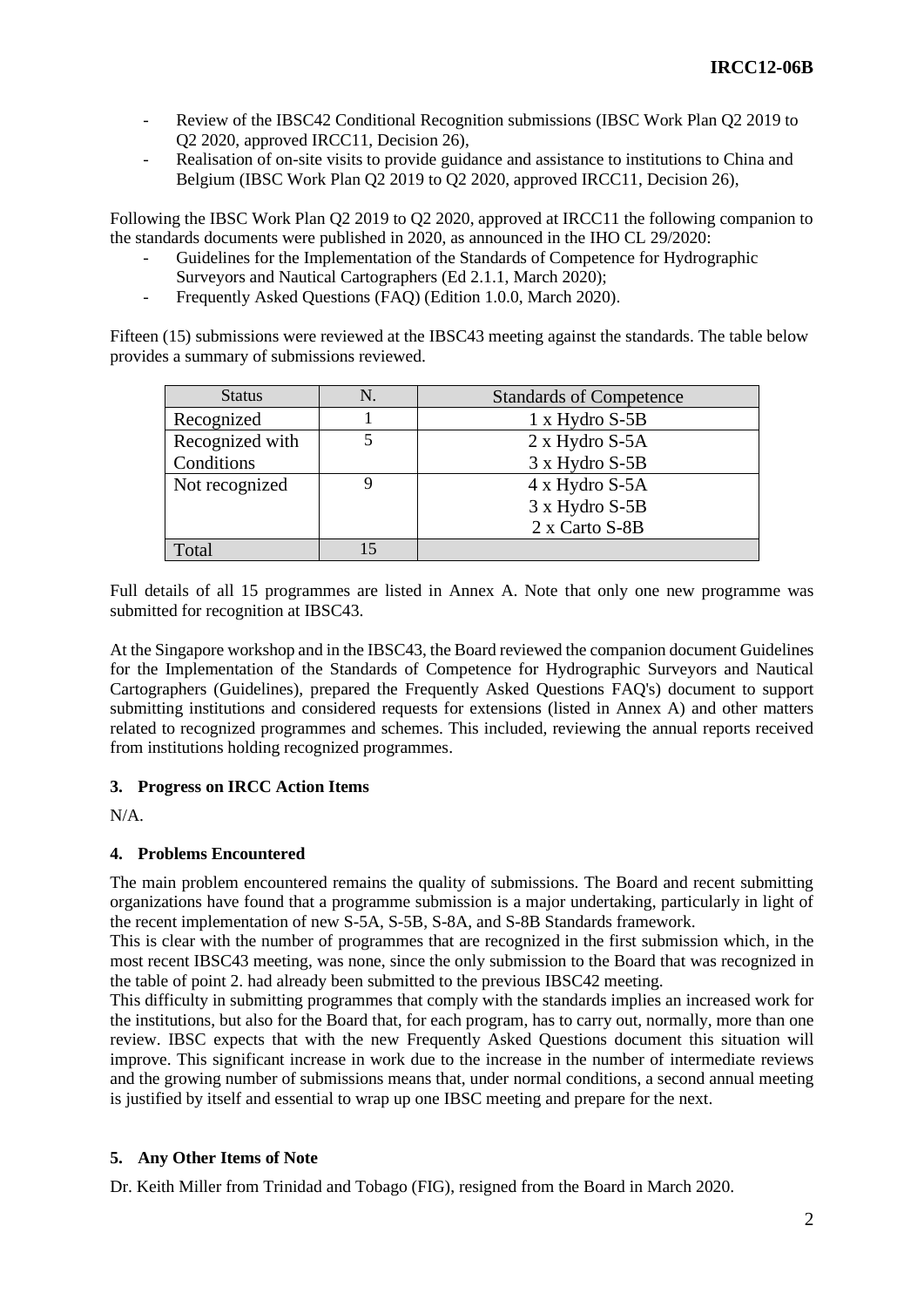Capt. Leonel Pereira Manteigas from Portugal (IHO), has been appointed as new Assistant Director of the IHO and in consequence Secretary of the IBSC. He resigned as a member in July 2020, replacing Capt. Alberto Costa Neves as Secretary of the IBSC.

To replace the members that had left the Board were appointed, to be effective from 15 August 2020, as announced in CL28/2020:

- Prof Dr Harald STERNBERG, Germany (FIG);
- Dr Arata SENGOKU, Japan (IHO).

As per the IBSC Rules of Procedure, Mr Ron Furness, Australia (ICA), become the new Chair on 30 September 2019.

The IBSC would like to acknowledge the high level of support provided to this Board, as Secretary, during the last nine years by Capt. Alberto Costa Neves from the IHO Secretariat.

The IBSC would also like to acknowledge the significant contribution made during his tenure by Dr. Miller.

The IBSC needs to develop a succession plan as some members approach retirement from service on the IBSC as members.

#### 5.1 **impact of the COVID-19 pandemic**

The impact of COVID-19 on the work of the IBSC and the teaching delivery strategies of the recognized programmes on the conduct of IBSC43 and the subsequent work emanating from the meeting was immediate and disruptive from early 2020.

A typical year for the IBSC involves the following:

- Jan/Feb/March receive submissions and perform preliminary reviews.
- March/April conduct IBSC annual meeting of two weeks, bringing together IBSC Members, staff from submitting institutions, local support staff and local hydrographic surveyors and nautical cartographers in a workshopping discussion about the IBSC's work and programme. This potentially involves gatherings and interactions of around 50 or so people from many countries.
- Remainder of year taken to finalise all reviews intersessionally.
- November conduct IBSC workshop to finalise IBSC work for the IBSC meeting and prepare for the next.

IBSC 43 was scheduled and held in Cartagena de Indias, Colombia from 9 – 20 March 2020. It became apparent late in February 2020 that it was going to be impossible for the IBSC to receive personal representatives from the submitting institutions as well as some being unable to travel under the direction of their institutions.

The IBSC43 Meeting was held in Colombia and for safety reasons and travel difficulties was conducted with the participation of two members by VTC. All presentations were conducted by VTC with mixed effectiveness. The IBSC attempted to minimize the impact of these measures with additional time allowed for clarifications, but the presence of the delegations is always an added value and this aspect was unfortunately missed.

During IBSC43, various national borders, including Colombia's border, started to close suddenly and with short notice, and some IBSC Members had to take urgent and immediate evacuation action. This had an immediate impact on the IBSC43 programme, and two postponed reviews had to be conducted subsequently by VTC when all IBSC Members were safely home and over their quarantine commitments. The intersessional reviews continue at the time of the IRCC meeting.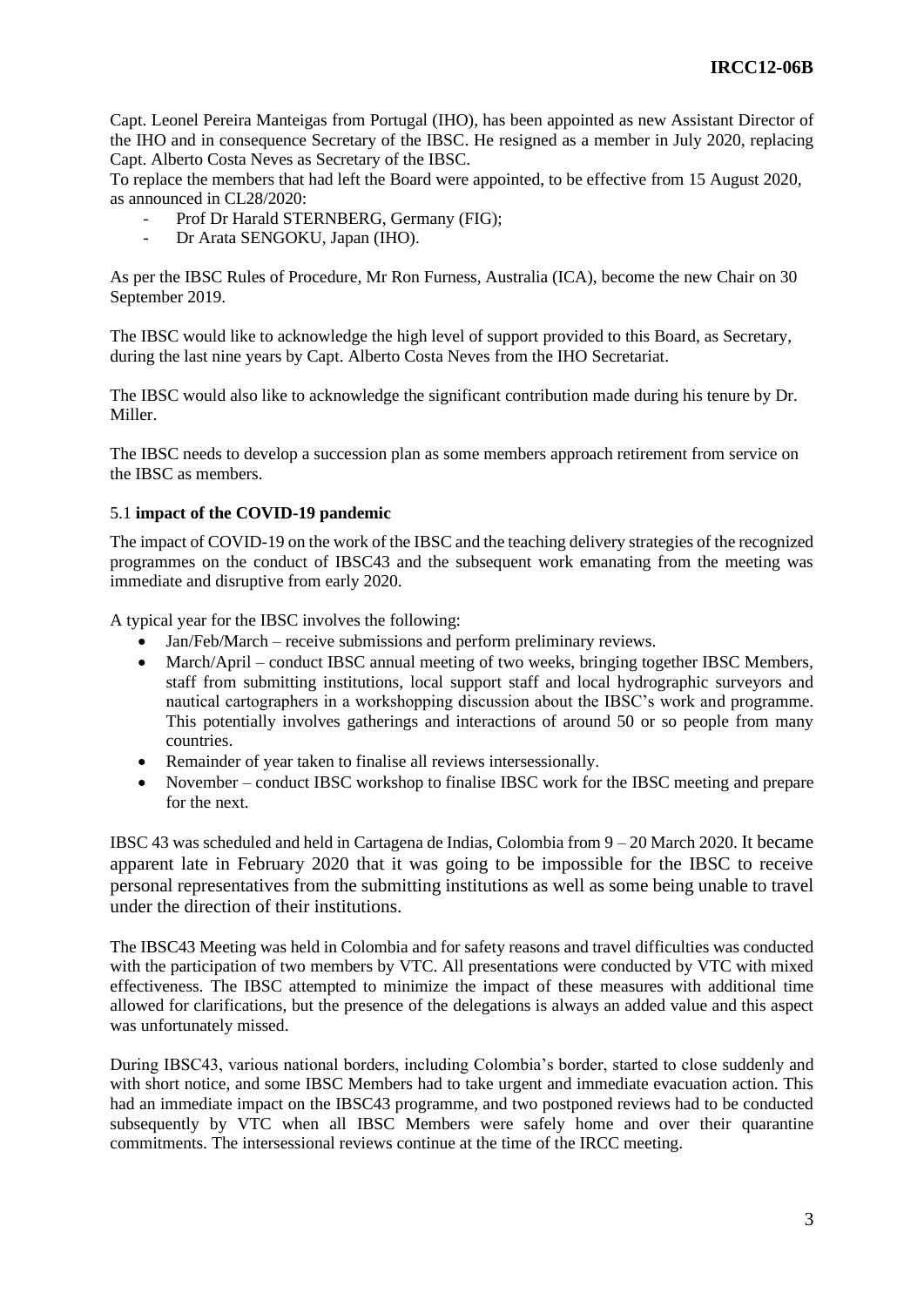It should be acknowledged and recorded that the support from the staff of Colombia's Servicio Hidrográfico Nacional was thorough and impeccable throughout considering the stresses brought about by COVID-19. It was greatly appreciated by IBSC members.

Understanding that COVID-19 will have an impact in the running of programmes, the IBSC issued the following message in the IHO web page to be available in helping the institutions to adapt to the situation, but at the same time maintain as much as possible the required level of the learning outcomes.

*The IBSC (The Board) acknowledges that these are challenging times due to the COVID-19 pandemic and encourages all institutions to prioritize the well-being of staff and students as they manage their particular circumstances to deal with disruptions to their normal teaching strategies for their recognized programme(s). The Board recognizes that teaching delivery strategies will likely need to be changed as institutions implement essential changes to comply with official directions from authorities. The Board requests that any modified teaching strategies seek to maintain the appropriate level of the applicable Standard and asks that significant changes be referred to the Board for its consideration of the need for guidance or assistance with continuing recognition. This acknowledgement should not be construed as the Board seeking to override national or local official directions.*

The Board received letters from several institutions regarding their necessary modified teaching strategy to deal with the impact of the COVID-19. In summary, it is possible to mention that the institutions adapted very quickly and well, developing and implementing remote learning strategies for the theoretical classes and delayed the delivering of the practical classes for the end of the respective lockdowns with the necessary safety measures implemented.

The ongoing impacts from COVID-19 on the future programme of the IBSC are foreshadowed potentially to be:

- November 2020, IBSC internal workshop, as required, to be conducted by VTC.
- Potential impact on the conduct of IBSC44, presently proposed to be conducted in March/April 2021 in Cadiz, Spain. Travel restrictions may still impact both IBSC Members as well as submitting institutions and the advisability of conducting the normal presentations and gatherings may remain negative.
- In the event IBSC44 is severely impacted, the conduct of a virtual meeting would have serious consequences for the conduct of the Board's programme for the renewal of recognitions and the consideration of new programmes for recognition.

In summary, decisions by the IBSC on the conduct of its 2021 programme will need to be in place by the end of 2020 noting that submissions for consideration at IBSC44 will be received typically by 31 December 2020 or shortly after. The potential conduct of a virtual IBSC44 would have a seriously disruptive effect on the ongoing programme recognition process.

Some IBSC Members can be classified as being particularly vulnerable to COVID-19 infection and impact due to their age group and/or location and have expressed to the Chair informally their concern over their ability to travel safely during 2021. The ability of a host nation to accept the hosting of an IBSC meeting remains problematic.

#### **6. Conclusions and Recommended Actions**

The difficulties in adapt the submissions and the programmes to the new standards as been clear in the last years and is proven by the low quantity of submissions recognized in the first review.

To provide additional support, the IBSC improved the Guidelines, clarifying some points and giving better examples. The Board also issued the new Frequently Asked Questions document expecting that with these two documents the situation will improve and that the Right First Time principle became each time more a reality.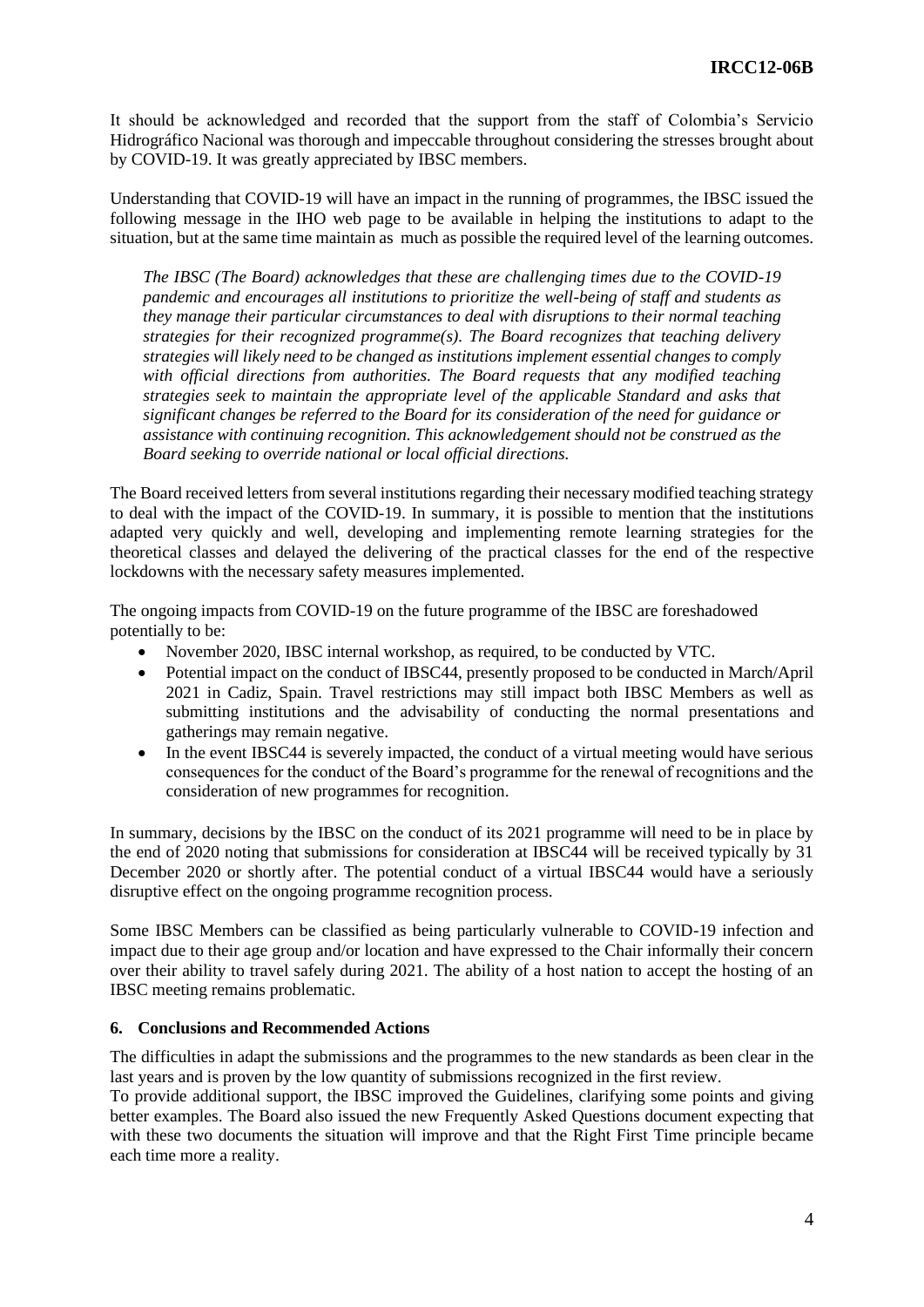The large number of submissions and the fact that most of them have a significant number of shortcomings implies an important increase in work of the Board due to the increase number of reviews and then the number of necessary intermediate reviews, which means that, under normal conditions, a second annual meeting is justified only by the need to finalize the reviews.

The COVID-19 Pandemic affected the teaching delivery strategies of the recognized programmes, most of them adapted quickly and well their education delivery process. The Board requested the institutions to maintain the required level and for them to communicate any significant change, having received several communications.

Also, this pandemic affected the work of the Board with the need to have the IBSC43 meeting without presential members of the Delegations and also with two members participating by VTC. Some members had to depart Colombia urgently and suddenly and consequently the schedule was disrupted.

The IBSC will continue to assist institutions to improve the quality of the submissions in order that most of them be able to prepare programmes that could be recognized at the first review, i.e. the Right First Time principle.

### **7. Justifica**t**ion and Impacts**

The goal behind the Right First Time principle is to make available to the institutions more information and better examples that allow them to prepare programme submissions with less issues in the first submission to the IBSC for its review. This will prevent the unnecessary waste of time and resources associated with detecting and correcting issues by the IBSC and submitting institutions. Non-value-add activities, such as second and third reviews, are eliminated as errors are reduced and fewer are returned for multiple review cycles. This has become more critical as the workload of the IBSC has increased with more new programmes and schemes being submitted within the 6 year recognition period. The IBSC aims to reduce the number of submissions that are either Recognized with Conditions or Not Recognized. Ultimately, the outcome the IBSC is seeking to achieve that all programmes are Recognized at the first review stage with only the most minor comments or corrections needed.

To achieve this objective, the Guidelines are being reviewed in each meeting to provide better examples and have clear requirements. Also, the Frequently Asked Questions document is expected to provide an important support to the institutions in the submission's preparation. The Board is always available to engage with the institutions to clarify any questions through correspondence and with essential on-site visits and also seeks opportunities for stakeholder engagement at conferences, meetings and workshops (see Tasks in Annex B).

#### **8. Action Required of IRCC**

The IRCC is invited to:

- a) Note this report.
- b) Acknowledge the work done by the Board in the delivery of the companion document Guidelines for the Implementation of the Standards of Competence for Hydrographic Surveyors and Nautical Cartographers Ed. 2.1.1 (May 2020) and the new document Frequently Asked Questions, Ed. 1.0.0 (March 2020).
- c) Encourage Member States and submitting institutions to engage with the IHO Secretariat early in the process of them preparing submissions for programme recognition.
- d) Encourage Member States and submitting institutions to consult the Guidelines, the FAQs and the White Paper (IHR-Nov-2017 – Article: Maintaining the Standards of Competence for Hydrographic Surveyors and Nautical Cartographers) early in the process of preparing submissions for programme recognition.
- e) Agree with the IBSC Proposed Work Plan Q2 2020 to Q2 2021 (Annex B).
- g) Take any other actions as appropriate.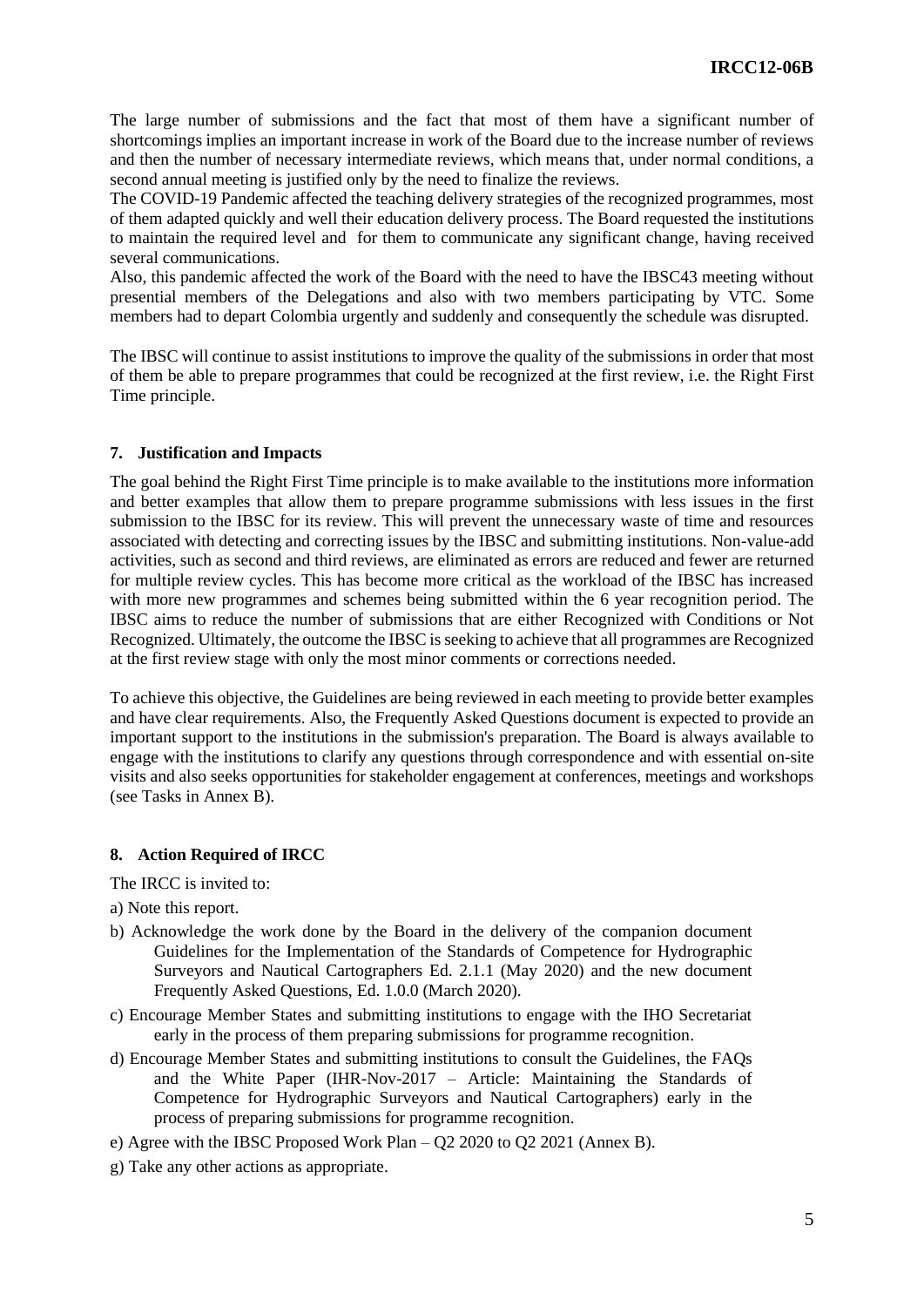| N <sub>0</sub> | <b>Standard</b> | <b>Programme</b>                                                                                                 | <b>Institution</b>                                                                                                                                                            | Country    | Cat | <b>Decision</b>            |  |  |  |  |
|----------------|-----------------|------------------------------------------------------------------------------------------------------------------|-------------------------------------------------------------------------------------------------------------------------------------------------------------------------------|------------|-----|----------------------------|--|--|--|--|
|                | <b>Hydro</b>    |                                                                                                                  |                                                                                                                                                                               |            |     |                            |  |  |  |  |
|                | $S-5B$          | Basic Hydrographic Course                                                                                        | Bangladesh Navy Hydrographic School                                                                                                                                           | Bangladesh | B   | Not Recognized*            |  |  |  |  |
| $\overline{2}$ | $S-5B$          | Postgraduate Programme Hydrography B                                                                             | Antwerp Maritime Academy - Institute for Hydrography                                                                                                                          | Belgium    | B   | Recognized with Conditions |  |  |  |  |
| $\overline{3}$ | $S-5A$          | Long Hydrographic Course                                                                                         | National Hydrographic Office                                                                                                                                                  | India      | A   | Recognized with Conditions |  |  |  |  |
| $\overline{4}$ | $S-5B$          | Basic Hydrographic Course                                                                                        | National Hydrographic Office                                                                                                                                                  | India      | B   | Recognized                 |  |  |  |  |
| 5              | $S-5B$          | Course in Hydrography for Naval Officers                                                                         | Indonesian Navy (SEHIDRAL)                                                                                                                                                    | Indonesia  | B   | Not Recognized*            |  |  |  |  |
| 6              | $S-5A$          | Hydrographic Education<br>Hydrographic<br>Profession Education Program                                           | Surveyor Geodesy and Geomatics Engineering Study Program<br>Institut Teknologi Bandung (ITB)                                                                                  | Indonesia  | A   | Recognized with Conditions |  |  |  |  |
| $\tau$         | $S-5A$          | Master in Marine Geomatics and Applied Technologies to Italian Navy Hydrographic Institute<br>Marine Environment |                                                                                                                                                                               | Italy      | A   | Not Recognized             |  |  |  |  |
| 8              | $S-5B$          | <b>Environmental Protection</b>                                                                                  | Hydrography for Charting, Disaster Prevention and Japan International Co-operation Agency (JICA) and Japan<br>Coast Guard Hydrographic and Oceanographic Department<br>(JHOD) | Japan      | B   | Not Recognized*            |  |  |  |  |
| 9              | $S-5A$          | Advanced Course in Hydrography                                                                                   | Japanese Coast Guard Academy                                                                                                                                                  | Japan      | A   | Not Recognized*            |  |  |  |  |
| 10             | $S-5A$          | UTM Hydro II (Hydrographic Surveying II Course)                                                                  | Universiti Teknologi Malaysia (UTM)                                                                                                                                           | Malaysia   | A   | Not Recognized             |  |  |  |  |
| -11            | $S-5A$          | Specialization Programme in Hydrography for Naval Peruvian Navy<br><b>Officers</b>                               |                                                                                                                                                                               | Peru       | A   | Not Recognized*            |  |  |  |  |
| 12             | $S-5B$          | Specialization Course in Hydrography and Oceanography Spanish Hydrographic Institute<br>for Naval Petty Officers |                                                                                                                                                                               | Spain      | B   | Recognized with Conditions |  |  |  |  |
| 13             | $S-5B$          | Hydrographic Course (HM100/203)                                                                                  | Maritime Warfare School - Hydrography and Meteorology<br>Training Unit (HMTU)                                                                                                 | <b>UK</b>  | B   | Recognized with Conditions |  |  |  |  |

\*offered an intersessional review and/or one-year extension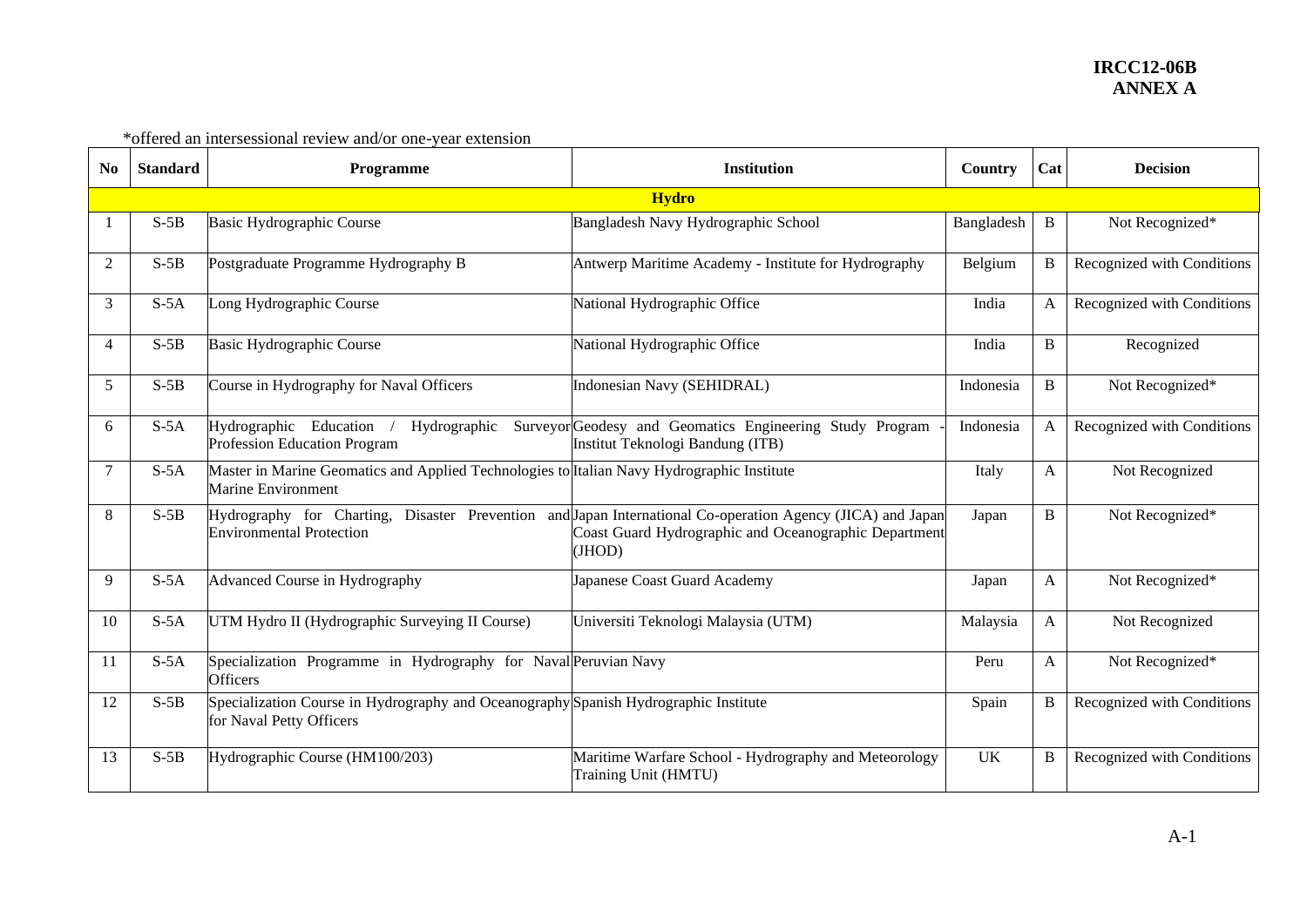## **IRCC12-06B ANNEX A**

|    | <b>Carto</b>                      |                                                                                         |                                                                                  |                      |   |                 |  |  |  |  |
|----|-----------------------------------|-----------------------------------------------------------------------------------------|----------------------------------------------------------------------------------|----------------------|---|-----------------|--|--|--|--|
| 14 | $S-8B$                            | Course in Cartography                                                                   | Korea Hydrographic and Oceanographic Agency (KHOA)                               | Republic of<br>Korea | B | Not Recognized* |  |  |  |  |
| 15 | $S-8B$                            | Marine Geospatial Information Programme (Portable IIC Technologies Academy<br>Delivery) |                                                                                  | India                | B | Not Recognized* |  |  |  |  |
|    | <b>Granted one year extension</b> |                                                                                         |                                                                                  |                      |   |                 |  |  |  |  |
|    | $S-5B$                            | Course in hydrographic surveying                                                        | Centre Interdisciplinaire de Développement en Cartographie<br>des Océans (CIDCO) | Canada               | B |                 |  |  |  |  |
|    | $S-8B$                            | Marine Cartography and Data Assessment (MCDA)                                           | United Kingdom Hydrographic Office (UKHO)                                        | UK                   | B |                 |  |  |  |  |

\*Note: Recognized with Conditions: further requirements or changes are necessary in response to identified issues. The required information is to be submitted within a period specified by the Board (Guidelines 8.2).